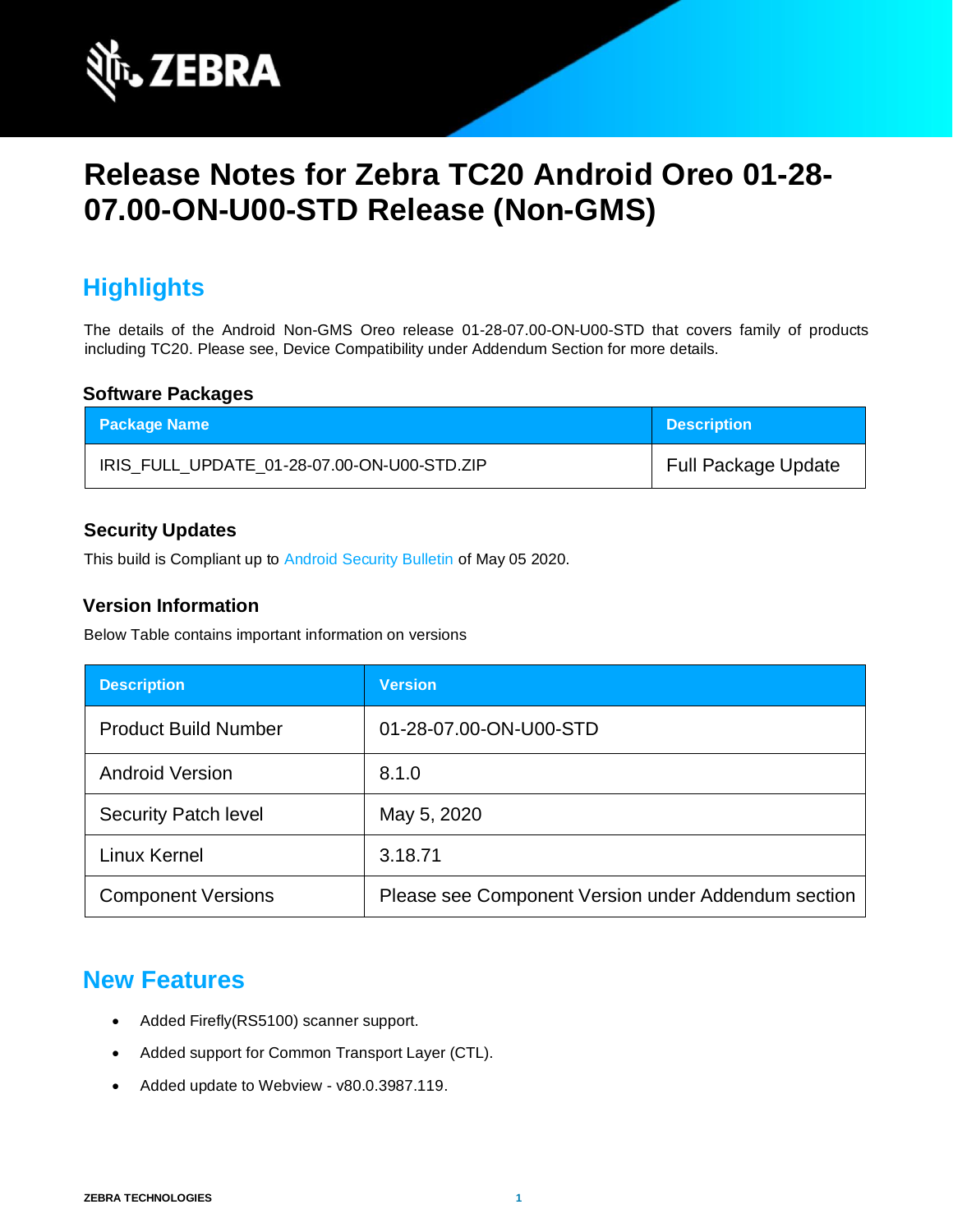

### **Resolved Issues**

- SPR39548/SPR39881 Resolved an issue wherein Device was unable to fetch UUID details of remote device.
- SPR37814/SPR38498 Resolved an issue wherein third-party apps cannot get BUTTON L1/R1 keycodes using onKeyDown/onKeyUp.
- SPR38723 Resolved an issue with filter mask selection within Rxlogger and added log size limit option.
- SPR38250 Resolved an issue wherein device was sending Bluetooth data packets in an incorrect order while connected with printer resulting in random print failures.
- SPR37532 Enabled WCDMA support for Softbank carrier registered devices in Japan.
- SPR38843 Resolved an issue wherein intermittently scanner beam would not get fired when using DataWedge soft trigger API.
- SPR39647 SPR39647 Resolved an issue wherein CODE39 symbology was not being decoded.

## **Installation Requirements**

- Zebra Android USB Driver V2.2 or higher
- Android Debug Bridge (ADB) version 1.0.39 or higher
- TC20 Non-GMS Android OS Release Images

### **Installation Instructions**

Using the "adb sideload" method

#### Assumptions

- 1. ADB installed on PC
- 2. TC20 has Developer options enabled
- 3. USB debugging ON

#### Procedure

- 1. Plug the TC20 into the USB & Charging Cable and then the Cable to the PC. If you have a Cradle with USB connectivity, connect it now.
- 2. You may need to pull down notification bar, and tap on the notification which says, "USB charging this device", and change it to "Transfer files".
- 3. Open Command Prompt on PC, run "adb devices" and check to see if you can see the device's serial number… If yes, proceed… if not you will need to get the PC set up with the proper drivers or install an External SD Card.
- 4. You may also get a pop up on your PC (Win 7) that you will be connected as a Portable Media Player… this can be ignored.
- 5. Entering Recovery Mode
	- a. Choice 1: In Command Prompt, type "adb reboot recovery" and click enter.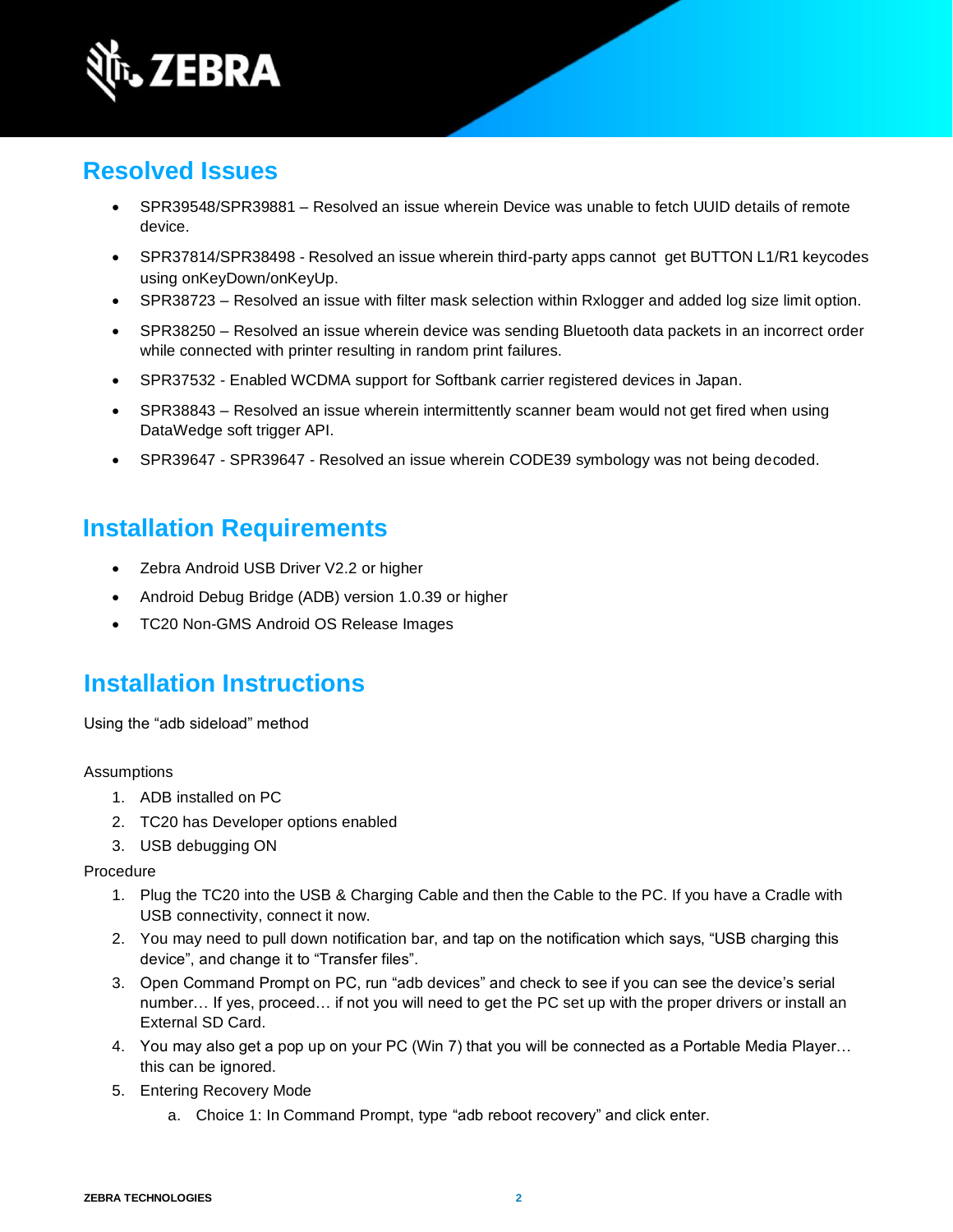

- b. Choice 2:
	- i. Reboot and hold PTT key
	- ii. When Zebra Technologies logo appears on the screen Release the PTT Key
- 6. Your TC20 will reboot and take you to Android Recovery screen.
- 7. To select Sideload Method
	- a. Use the Volume + and to highlight, "Apply upgrade from ADB" and press the Power Key to select it
- 8. With your Command Prompt, open, type "adb sideload" and add a space and then drag and drop the zip file which you want to apply to the device and press enter.
	- a. When the file download starts, the command window will show progress with a percentage completed.
	- b. Device display will show a series of messages indicating it is downloading, verifying and installing the image on to the device.
- 9. After successful update, the device will auto reboot and you see Zebra on top and POWERED BY android at the bottom and after about 10 second will transition to the TC20 Touch Computer splash screen with 5 dancing white dots at bottom… it will stay at this screen for up to 4 minutes and then present the "Welcome Screen".
- 10. After this you will need to complete the process by setting up Wi-Fi and E-mail accounts and such.
- 11. To make sure the OS Update took place, once the initial setup is complete;
	- a. Go to "Settings" and scroll down to "System" and navigate to "About phone" and look at the "Build number". It should state "01-28-07.00-ON-U00-STD".
- 12. Setting the Date and Time. If you associate the device to a WLAN AP, it should automatically set the date and time. The only thing left is to set the time zone. Go to "Settings" and scroll to and select "Date & time". Scroll down to and select "Select time zone" and scroll down to and select the appropriate time zone and you are done.
- 13. Now you are all set to use your TC20.

#### Using External SD Card

- 1. Plug the TC20 into the USB & Charging Cable and then the Cable to the PC. If you have a Cradle with USB connectivity, connect it now.
- 2. You may need to pull down notification bar, and tap on the notification which says "USB charging this device", and then change it to "Transfer files".
- 3. You may also get a pop up on your PC (Win 7) that you will be connected as a Portable Media Player… this can be ignored.
- 4. Copy the required files to the SD Card. This can be done in two ways
	- a. Copy the files to the Micro SD card with the help of a SD Adapter which gets inserted to the SD slot of your PC/Laptop/SD Writer.
	- b. Directly transfer files to the Micro SD card which is inserted in to the back of the device. Please refer to the user guide on how to open the back door and inserting the SD card to the device.
- 5. Entering Recovery Mode
	- a. Choice 1: In Command Prompt, type "adb reboot recovery" and click enter.
	- b. Choice 2:
		- i. Reboot and hold PTT key
		- ii. When Zebra Technologies logo appears on the screen Release the PTT Key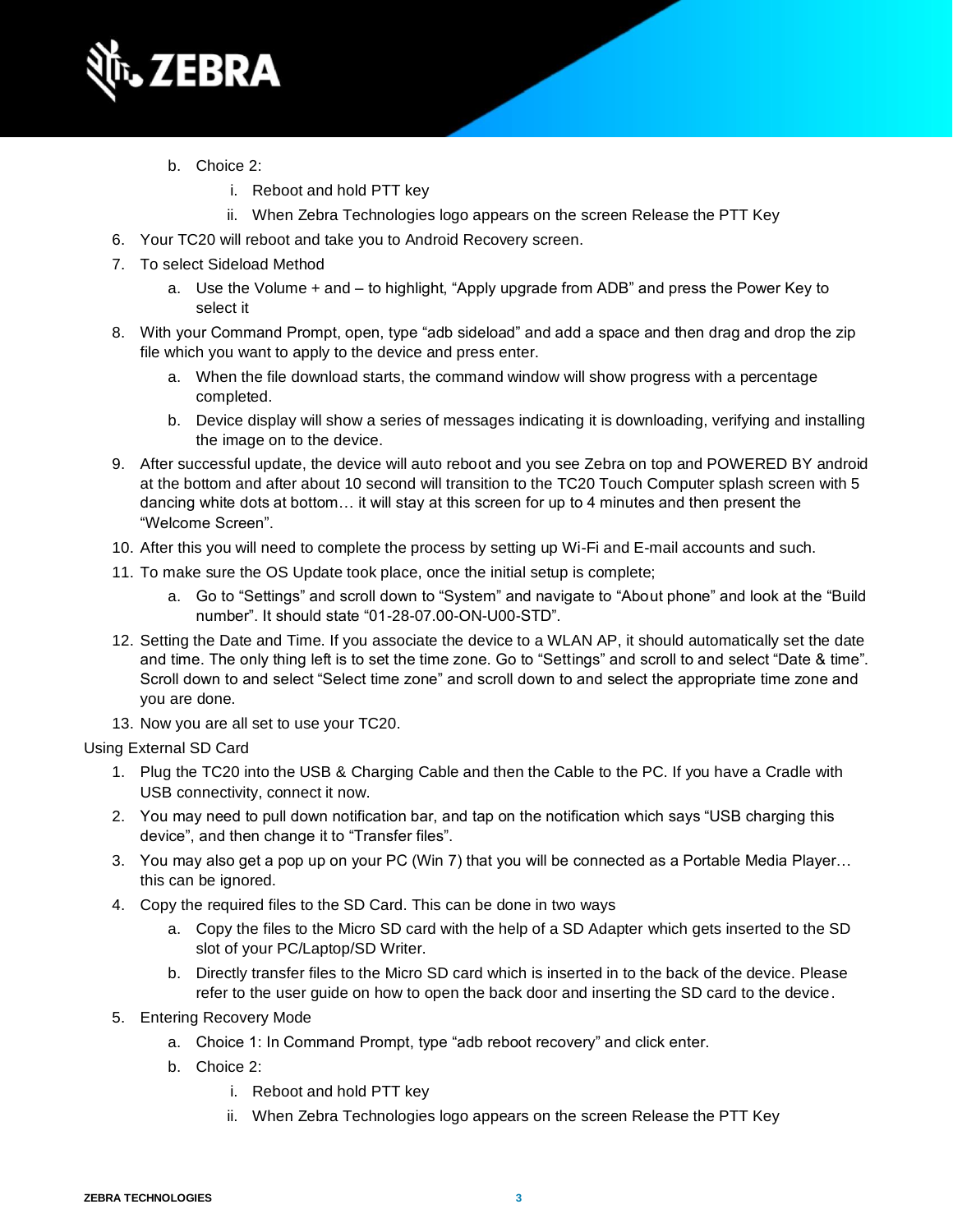

- 6. Your TC20 will reboot and take you to Android Recovery screen.
- 7. Applying update via External SD card
	- a. Use the Volume + and to highlight select option to "Apply upgrade from SD card" and press the Power Key to select it
	- b. Use the Volume + and to highlight package to be installed (downloaded Zip file) and press the Power Key to select it.
- 8. After successful update the device will auto reboot and you see Zebra on top and POWERED BY android at the bottom and after about 10 second will transition to the TC20 Touch Computer splash screen with 5 dancing white dots at bottom… it will stay at this screen for up to 4 minutes and then present the "Welcome Screen".
- 9. After this you will need to complete the process by setting up Wi-Fi and E-mail accounts and such.
- 10. To make sure the OS Update took place, once the initial setup is complete;
	- a. Go to "Settings" and scroll down to "System" and navigate to "About phone" and look at the "Build number". It should state "01-28-07.00-ON-U00-STD".
- 11. Setting the Date and Time. If you associate the device to a WLAN AP, it should automatically set the date and time. The only thing left is to set the time zone. Go to "Settings" and scroll to and select "Date & time". Scroll down to and select "Select time zone" and scroll down to and select the appropriate time zone and you are done.
- 12. Now you are all set to use your TC20.

#### **NOTE:**

For Enterprise Mobile Device Management, most EMM vendors such as SOTI, AirWatch, MobileIron, etc. WILL require an updated device management agent to support this OREO enterprise device. Do NOT use your existing device management agent and console with this device without first contacting your EMM vendor to understand when the agent supporting this device is available and whether a console upgrade is required as well. Attempting to enroll with an agent that is not validated to support the device will result in errors.

### **Addendum**

#### **Device Compatibility**

This software release has been approved for use on the following devices.

| <b>TC20</b>               |                                                    |
|---------------------------|----------------------------------------------------|
| <b>Device Part Number</b> | <b>Operating System</b>                            |
| TC200J-20C112CN           | Android O (Non-GMS Only) China Only                |
| TC200J-20A111CN           | Android O (Non-GMS Only) China Only                |
| TC200J-2KC111CN           | Android O (Non-GMS Only) Keyboard SKU - China Only |
| TC200J-20C213CN           | Android O (Non-GMS Only) Premium SKU -China Only   |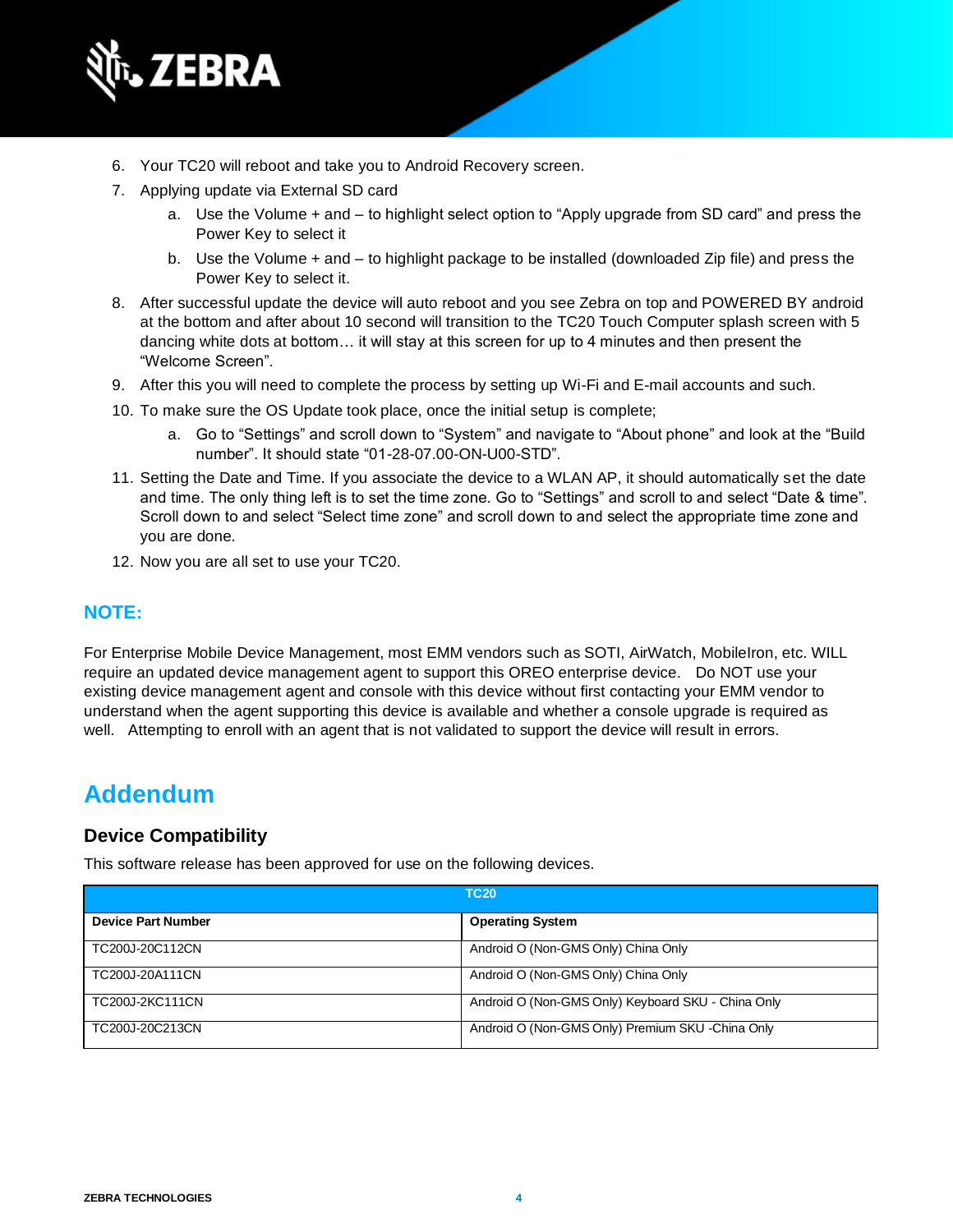

### **Component Versions**

For detailed release notes, please refer [techdocs.zebra.com,](https://techdocs.zebra.com/) [developer.zebra.com](https://developer.zebra.com/)

| <b>Component / Description</b>      | <b>Version</b>                      |
|-------------------------------------|-------------------------------------|
| <b>Build_version</b>                | 01-28-07.00-ON-U00-STD              |
| Android_version                     | 8.1.0                               |
| Android_SDK_Level                   | 26                                  |
| <b>Android Security Patch Level</b> | May 5, 2020                         |
| Linux_kernel                        | 3.18.71                             |
|                                     | FUSIONLITE_QA_1_0.0.0.023_O         |
|                                     | Radio: QA_1_00.0.0.018_O            |
|                                     | Application: QA_1_00.0.0.008_O      |
|                                     | Middleware: QA_1_00.0.0.012_O       |
| Wifi                                | Firmware: CNSS-PR-4-0-00674         |
| Platform                            | Qualcomm MSM8937                    |
| Scanning_Framework                  | 23.1.9.0                            |
| <b>DWDemo</b>                       | 2.0.15                              |
| <b>OSX</b>                          | QCT.81.8.10.3.UL                    |
| <b>MXMF</b>                         | 9.0.13.1                            |
| <b>Touch</b>                        | Focaltech V1.1 20161103 (fw:0x24)   |
| <b>Acoustic Profiles</b>            | General: CO4.2                      |
|                                     | Cellular: CO4.2                     |
| Bluetooth_Stack                     | CNSS-PR-4-0-00674/01050102          |
| Flash_Size                          | 16G /32G                            |
| RAM_Size                            | 2G                                  |
| <b>GPS</b>                          | MPSS.JO.3.0-00431-8937_GENNS_PACK-1 |
| <b>MMS</b>                          | 8.1.0                               |
| <b>RIL_Version</b>                  | Qualcomm RIL 1.0                    |
| <b>BT_Pairing_Utility</b>           | 3.15                                |
| <b>Datawedge</b>                    | 7.3.34                              |
| Camera                              | 2.0.002                             |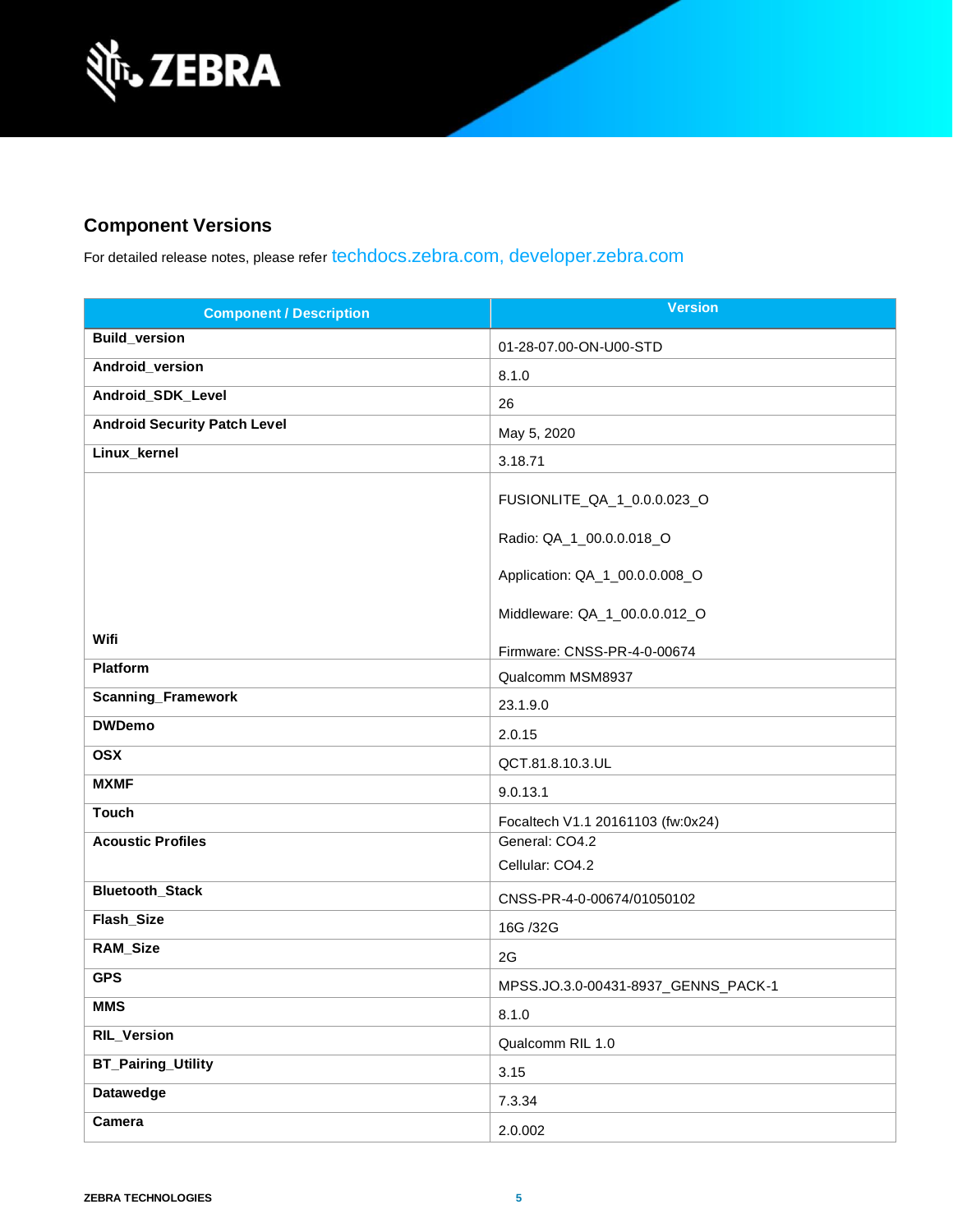

| <b>PTT</b>                     | 3.1.39                                                                                                                                                                                                                                      |
|--------------------------------|---------------------------------------------------------------------------------------------------------------------------------------------------------------------------------------------------------------------------------------------|
| <b>RxLogger</b>                | 5.4.12.0                                                                                                                                                                                                                                    |
| <b>StageNow</b>                | 3.3.1.2001                                                                                                                                                                                                                                  |
| <b>Zebra Data Service</b>      | 7.0.0.1005                                                                                                                                                                                                                                  |
| Zebra Software License Manager | 3.2.0                                                                                                                                                                                                                                       |
| <b>EMDK</b>                    | 7.3.23.2323                                                                                                                                                                                                                                 |
| <b>IMEI SV Number</b>          | 11                                                                                                                                                                                                                                          |
| <b>OEM Config</b>              | 8.1.0.9                                                                                                                                                                                                                                     |
| <b>DDT</b>                     | V1.17.0.9                                                                                                                                                                                                                                   |
| Webview                        | v80.0.3987.119                                                                                                                                                                                                                              |
| <b>Fingerprint</b>             | Zebra/TC20/TC20RT:8.1.0/01-28-07.00-ON-U00-<br>STD/200507:user/release-keys,<br>ZebraTC20/TC20RD:8.1.0/01-28-07.00-ON-U00-<br>STD/200507:user/release-keys,<br>Zebra/TC20/TC20KB:8.1.0/01-28-07.00-ON-U00-<br>STD/200507:user/release-keys, |

### **Important Links**

- <https://techdocs.zebra.com/datawedge/7-3/guide/about/>
- <https://techdocs.zebra.com/emdk-for-android/7-3/guide/about/>
- <https://techdocs.zebra.com/stagenow/3-3/about/>
- <https://techdocs.zebra.com/mx/>
- <https://techdocs.zebra.com/ddt/1-1/guide/about/>
- <https://techdocs.zebra.com/rxlogger/5-4/guide/about/>

## **Known Issues and Workarounds**

- OS downgrade behavior has changed in Oreo. Automatic enterprise data reset is performed when the system detects OS downgrade operation. Following are the examples of OS downgrade operations:
	- o Oreo (GMS/NGMS) to Nougat (GMS/NGMS)
	- o Downgrading to lower patch version within Oreo.
- To avoid text cropping in some applications, accessibility options can be used to change the display size to small.
- An issue wherein period key was not working on Remote connections (RDP / Horizon / Citrix ) **User needs to push an empty file namely SPR36457.txt and copy it into /enterprise/usr/persist/ and reboot the device for this functionality to get enabled.**